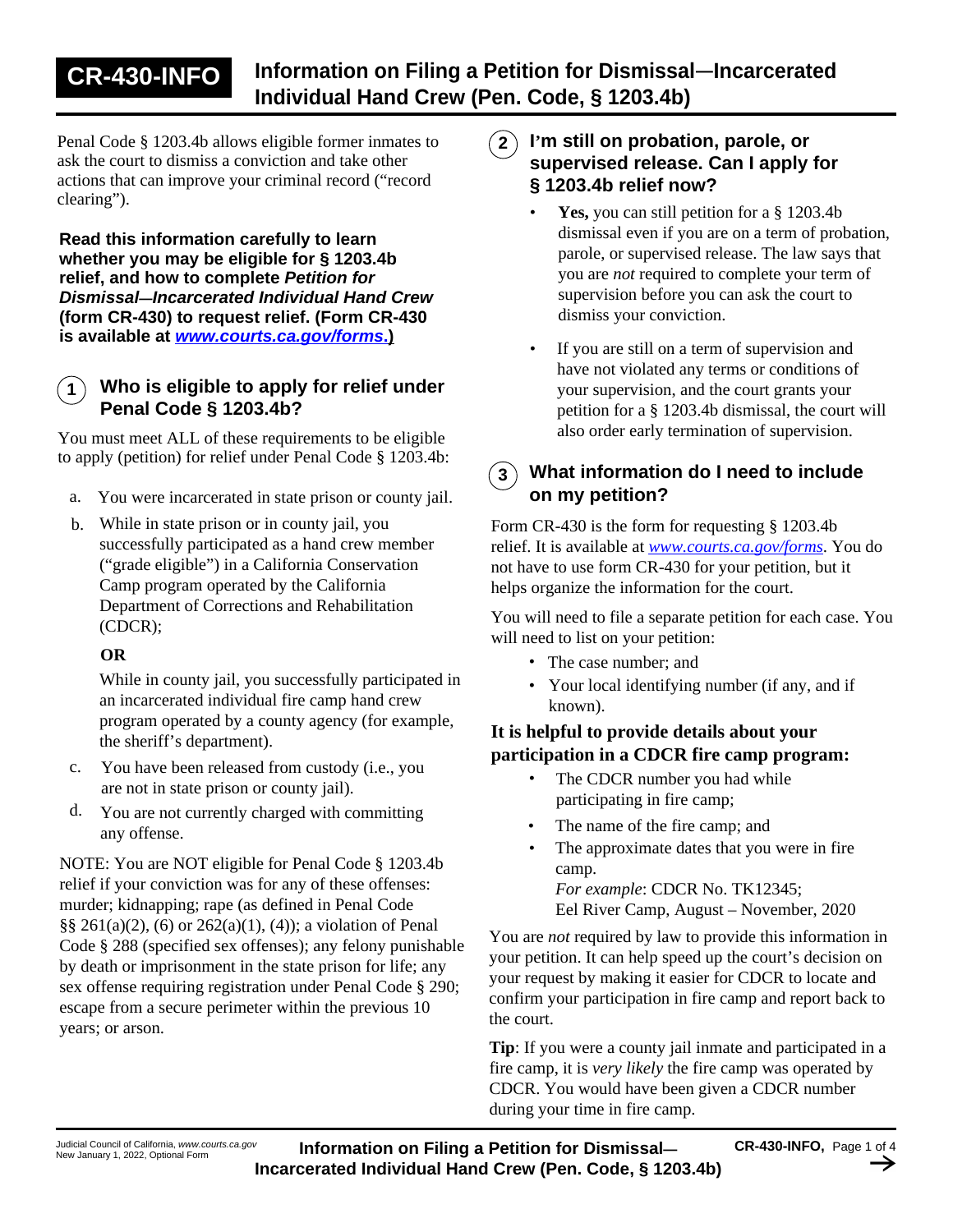You may also explain why granting a dismissal would be in the interests of justice. You can write in the allotted space on the form, or you can use *Attached Declaration* (form MC-031), available at *[www.courts.ca.gov/forms](http://www.courts.ca.gov/forms)*[.](http://www.courts.ca.gov/forms)

# **4 Where and how do I file my § 1203.4b petition with the court?**

**You must file your petition with the court. File**  a. **in the county where you were sentenced for the conviction you want the court to dismiss.**

First, check with the court clerk or check the court's website to see whether there are any local rules about filing and service of the petition, as well as how to obtain proof of filing.

- I In many counties, you must serve the original § 1203.4b petition with the court, have the court file-stamp one copy, and then you must serve the file-stamped copy of the petition on the prosecuting attorney.
- <sup>l</sup> If you "file first," as described in b. and c. below, the court has a chance to add a hearing date to the petition before you serve it.
- Some courts require you to first serve *a*  l *copy* of the § 1203.4b petition on the prosecuting attorney and *then* file the original petition with the court, together with a completed and signed proof of service. (See  $(5)$  and  $(6)$  for information on service and proof of service.)
- b. Fill out the petition form, CR-430, *and make at least 2 copies*. You will use one copy to notify the prosecuting attorney. Be sure to keep the other copy for your own records.
- c. File the original  $\S$  1203.4b petition with the court by:
	- <sup>l</sup> taking the original petition and a copy to the court in person and handing it to the court clerk; *or*
	- <sup>l</sup> mailing the petition and a copy to the court; *or*
	- <sup>l</sup> filing the petition electronically, if the local court rules permit this type of filing.

When the court files the original petition, ask the court clerk to file-stamp the copy of the petition and return it to you. *This is an important step because, in many counties, the file-stamped copy must be served on the prosecuting attorney*. If you file the petition by mail, include the copy for the court clerk to file-stamp and then return to you. Include a self-addressed, stamped envelope for the clerk to use to mail the file-stamped copy back to you.

## **5 How do I "serve" a copy of my § 1203.4b petition on the prosecuting attorney?**

- a. "Serving" a petition means delivering a copy of the petition to the prosecuting attorney.
- b. You must serve a copy of your § 1203.4b petition on the prosecuting attorney in the county where you filed your petition with the court.
- c. You can serve the petition by:
	- <sup>l</sup> **Personal service:** You *or another person over age 18* go in person to hand-deliver a copy of the petition to the prosecuting attorney's office during business hours by handing it to an employee. Be sure to get the name of the employee for your proof of service.
	- <sup>l</sup> **Service by mail:** Mail a copy of the petition to the prosecuting attorney's office. You may mail the petition by first-class mail or by certified mail with a return receipt requested.
	- <sup>l</sup> **Electronic service:** Contact the prosecuting attorney's office to see if they accept electronic service. If they do, the court may require proof of their consent to electronic service. You can use *Consent to Electronic Service and Notice of Electronic Service Address* (form EFS-005-CV), available at *<www.courts.ca.gov/forms>.*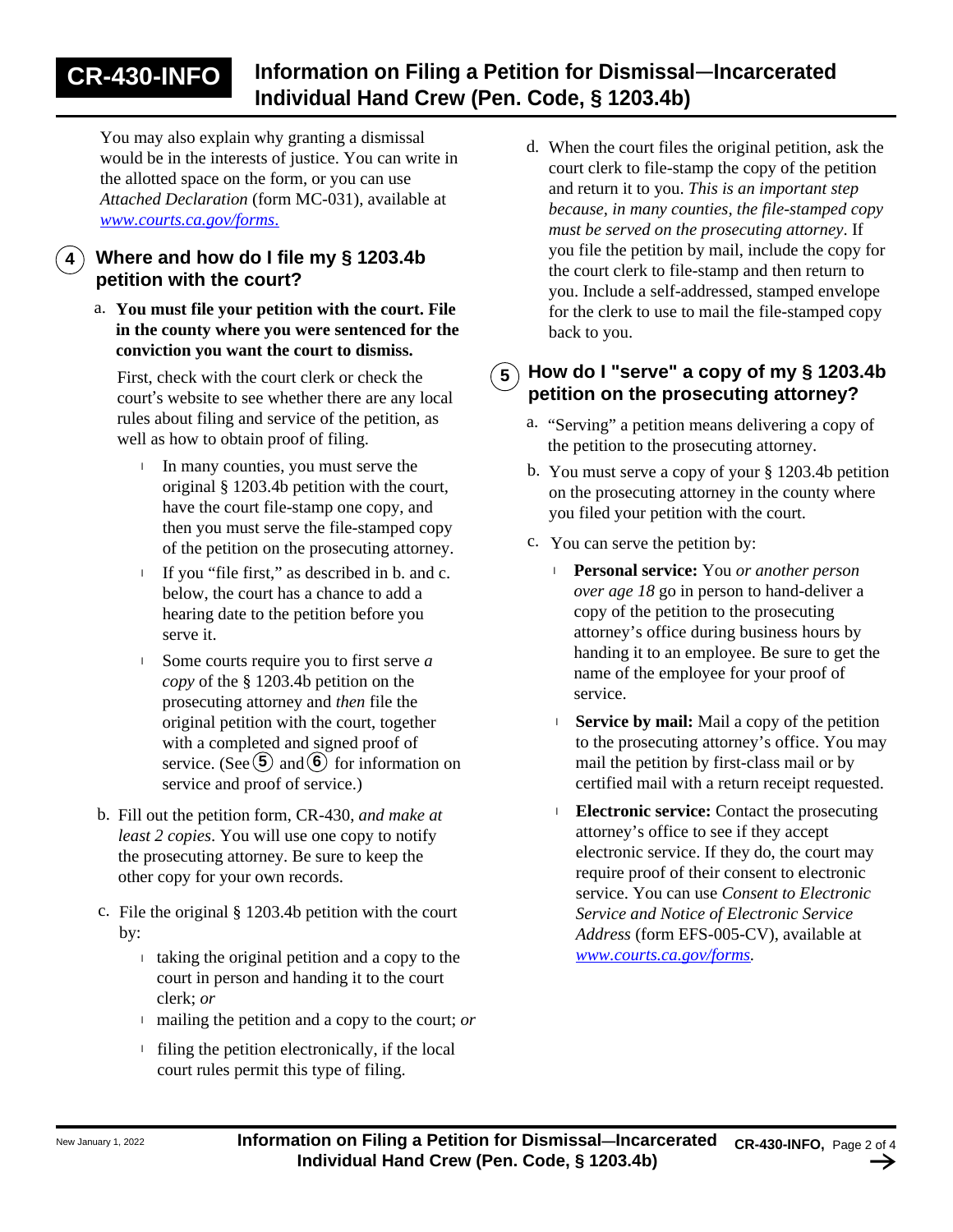# **6 How do I prove that I served my § 1203.4b petition on the prosecuting attorney?**

- a. It is very important that you properly serve your § 1203.4b petition and then file proof with the court. This "proof of service" tells the court that you gave the prosecuting attorney the required notice of your § 1203.4b petition.
- b. You will need to confirm that you served the petition by filing a proof of service form that describes who, when, where, and how you served your § 1203.4b petition. You can use *Proof of Service—Criminal Record Clearing* (form CR-106) for this purpose.
- c. Fill out form CR-106. (Follow the directions on form CR-106-INFO. Both forms are available at *<www.courts.ca.gov/forms>*). Form CR-106 has spaces for you to write how you served the prosecuting attorney with your § 1203.4b petition. If you had someone else help you serve the petition on the prosecuting attorney, that person will have to fill out the proof of service form.
- After filling out the proof of service (form d. CR-106), make a copy for you to keep.
- e. You must file the original proof of service with the court to prove that you gave the prosecuting attorney the required notice of your § 1203.4b petition. You can file the proof of service form the same way you filed the petition.

# **7 What happens next?**

- a. **The court can consider your petition 15 days after you serve the prosecuting attorney with your petition. The prosecuting attorney can object to your petition at any time before the court grants or denies the petition.**
- b. If the prosecuting attorney does object, you will receive a copy of the objection in the mail and the court will schedule a hearing. (See  $(10)$  for more information about the hearing.)
- c. Before the court can grant your § 1203.4b petition, the court must get certification of your participation in fire camp from CDCR or the appropriate county authority.

### **8 What is "certification" by CDCR or the appropriate county authority?**

- a. In order for the court to decide whether to grant your § 1203.4b petition, the court must have "certification" from CDCR or the county authority that:
	- <sup>l</sup> you successfully participated in fire camp as a hand crew member; AND
	- <sup>l</sup> you participated in fire camp during the time you were incarcerated for the conviction you are asking the court to dismiss.
- b. After you file your § 1203.4b petition, the court will contact CDCR or the appropriate county authority and ask for a written statement that confirms ("certifies") your successful participation in fire camp.
- c. "Successful participation" in fire camp means that you adequately performed your hand crew duties and did not have any violations that could have led to your removal from fire camp.

## **9 When will the court make a decision?**

- a. The court will not make a decision until it hears from CDCR or the appropriate county agency certifying participation.
- b. The law does not set a time frame, but the court may ask CDCR or the appropriate county authority to respond to a request for certification by a certain date.
- c. After CDCR or the appropriate county authority certifies whether your participation in fire camp was successful, the court likely will contact you and the prosecuting attorney. But the law does not require the court to contact you, so you may want to check with the court to confirm that the certification has been received.